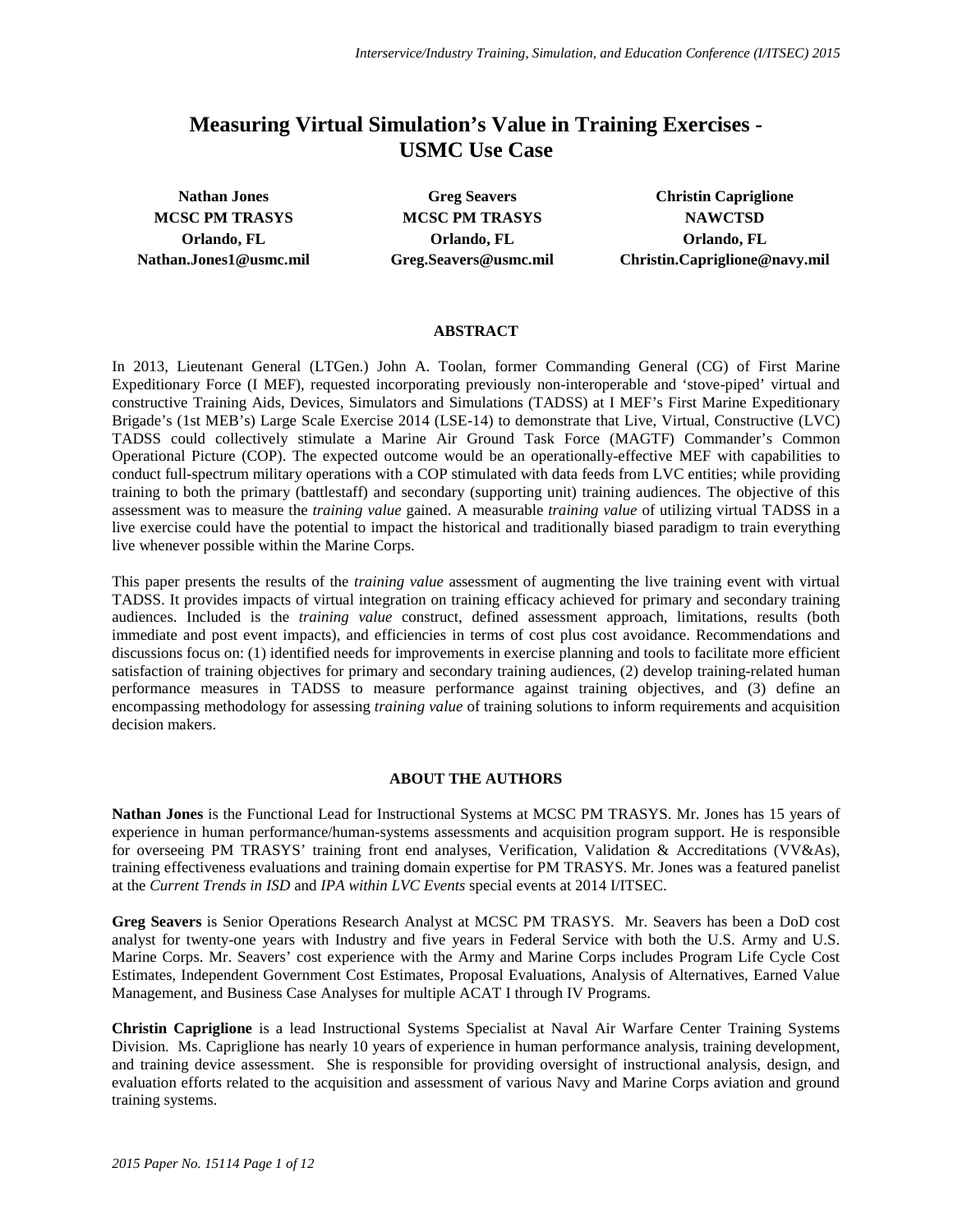# **Measuring Virtual Simulation's Value in Training Exercises - USMC Use Case**

**MCSC PM TRASYS MCSC PM TRASYS NAWCTSD Orlando, FL Orlando, FL Orlando, FL**

**Nathan Jones Greg Seavers Christin Capriglione Nathan.Jones1@usmc.mil Greg.Seavers@usmc.mil Christin.Capriglione@navy.mil**

# **DEMAND SIGNAL**

In 2014, Program Manager Training Systems (PM TRASYS) was directed by Training and Education Command (TECOM) to conduct a training value assessment of virtual integration in the First Marine Expeditionary Force (I MEF) Large Scale Exercise (LSE-14). LtGen. John A. Toolan, former Commanding General (CG) of First Marine Expeditionary Force (I MEF), tasked I MEF G7 with federating previously non-interoperable and 'stove-piped' virtual and constructive Training Aids, Devices, Simulators and Simulations (TADSS) in support of the I MEF/ First Marine Expeditionary Brigade (1st MEB) Large Scale Exercise 2014 (LSE-14).LtGen. Toolan wanted Live Virtual Constructive (LVC) TADSS to collectively stimulate a Marine-Air Ground Task Force (MAGTF) Commander's Common Operational Picture (COP) in a notional Command Post Exercise (CPX). The expected outcome would be an operationally-effective MEF with capabilities to conduct a full-spectrum military operation.

The purpose of integrating virtual simulations proof of concept into this training exercise was to demonstrate the value of virtual devices for providing training to both the primary (battlestaff) and secondary (supporting units) training audiences in addition to the live augmented with constructive simulation (primarily MAGTF Tactical Warfare Simulation (MTWS)) training model traditionally used in this type of exercise. To determine the impact of virtual integration on training efficacy (ability to complete tasks), PM TRASYS was also tasked to conduct an assessment of the *training value* during the LSE-14 Warm Start and Final Exercise (FINEX). This paper describes the outcome of the data collection, analysis, and recommendations for the virtual integration path forward from a training design perspective. The discussion presents doctrinal updates, measures, and standardization needs for Marine Corps (USMC) LVC training.

# **MEASURING TRAINING VALUE**

The goal of the assessment was to provide I MEF, TECOM, and Headquarters Marine Corps (HQMC) with an evaluation of the *training value* achieved through the addition of the virtual component of the LVC simulation-based training construct to LSE-14. USMC large-scale exercise execution has historically been comprised of live training components enhanced with constructive components, primarily via MTWS. This effort's primary objective intended to compare and contrast the relative training merits of integrated virtual simulation in LSE training versus a nonintegrated (not connected with larger LSE event) training environment for primary and secondary training audiences. The secondary objective intended to assess *training value* added for trainees operating from each of the respective virtual devices (e.g. Supporting Arms Virtual Trainer (SAVT), Virtual Battlespace 2 (VBS2), AH-1W Aircraft Procedures Trainer (APT), and the Combat Convoy Simulator (CCS)).

As Cermak & McGurk (2010) state, organizations typically measure training's value by conducting surveys of trainees or counting how many complete training rather than by assessing whether those trainees learned anything (learning outcomes) and impacts improving the organization. *Training value* is italicized in this paper to emphasize the distinguishing of *training value* versus training effectiveness evaluations (TEEs) and common return-oninvestment (ROI) evaluations. While TEEs, as defined by the Kirkpatrick model, measure learning in a scientific way (Kirkpatrick, 1994), TEEs do not apply any balance or tradeoff measurement of TEE measurements against other organizational variables such as costs.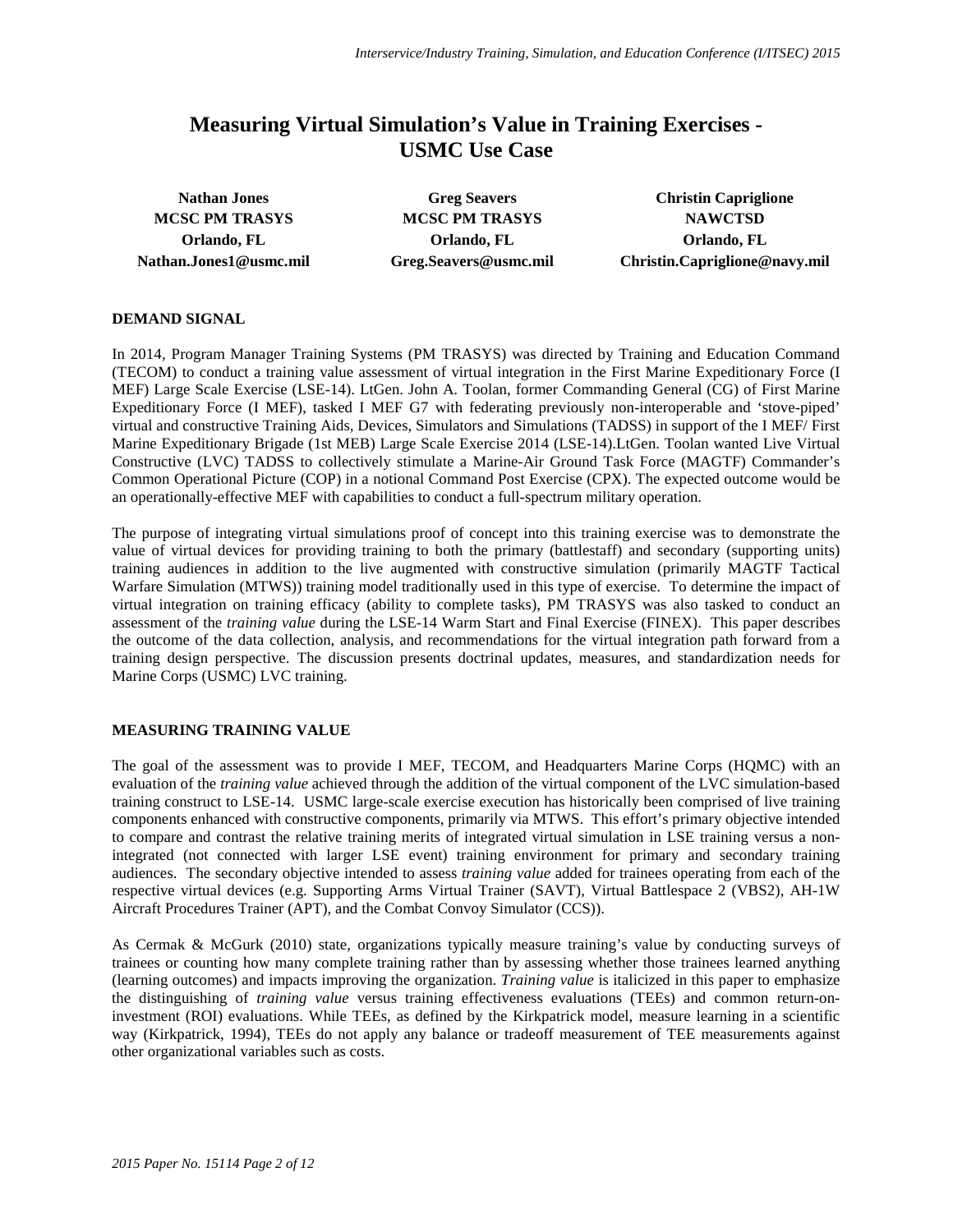The authors espouse that t*raining value* is a tradeoff or balance of elements of training effectiveness measurements against other factors. The cumulative effect is greater than the sum of its components. USMC does not have a defined or standardized construct for defining and measuring *training value*. Therefore, for the purpose of this assessment, a *training value* construct (Figure 1) was defined according to four distinct *value elements* (described below) – each possessing categorically different qualities and properties. As such, this assessment requires the application of unique sets of metrics (quantitative and qualitative), data gathering techniques (method) and analytical procedures to assess each element's respective character (data analysis).

The four *training value* elements defined for the purpose of this assessment were: (1) training task and performance capability, (2) training realism capability, (3) affective reaction level, and (4) training efficiencies. The first three elements combined create a measure of TEE and are measured



**Figure 1: Training Value Construct** 

against the fourth element—training efficiencies as a tradeoff (Figure 1).

# **Approach**

The team collected *training value elements* data via worksheets. The assessment scope included observations and data collection across 29 virtual training events. Events included 18 unclassified events and 11 classified events from air combat element (ACE), ground combat element (GCE), and logistics combat element (LCE) participants in nine training devices at four locations. The assessment team collected 270 task performance data sheets (measurement for task and performance capability element), 264 training environment attributes data sheets (measurement for training realism capability element), and 252 affective reaction data sheets (measurement for affective reaction level element). Discrepancies in data sheet collection totals resulted from fluid field assessment conditions and are not described in detail in this paper.

The team also conducted interviews with the Officers-in-Charge (OICs) and Staff Non-commissioned Officers (SNCOs) of the participating units and Combat Operations Centers (COCs) for whom structured data collection was constrained, specifically Direct Air Support Center (DASC), Combat Logistics Regiment-1 (CLR-1), and Marine Corps Logistics Operations Group (MCLOG). To ascertain post event organizational impacts, interviews were conducted nine months after the training event with representatives from MCLOG and I MEF G7.

The analysis compared integrated versus non-integrated training events for each value element. An integrated training event was defined as part of the larger exercise with communications with higher COCs. A non-integrated training event was defined as simulation specific (i.e. not networked with any other training situation).

# **Constraints & Limitations**

The virtual integration into LSE-14 and corresponding *training value* assessment was conducted as an adjunct proof of concept activity where the instructors' first priority was training, and the trainees' priority was learning. As such, data collection plans and procedures remained somewhat fluid in order to accommodate given situational training priorities as they occur – and reduce demands imposed on trainees. Analysts were restricted in their ability to exercise various controls that normally accompany traditional study designs – i.e. experimental control: definitive structuring and isolation of the independent variables and dependent variables, engagement of meaningful sample sizes, faithfulness to pre-established task scenarios, etc. Despite these circumstances, the assessment focused on gathering data directly related to the assessment goals. Additional limitations included: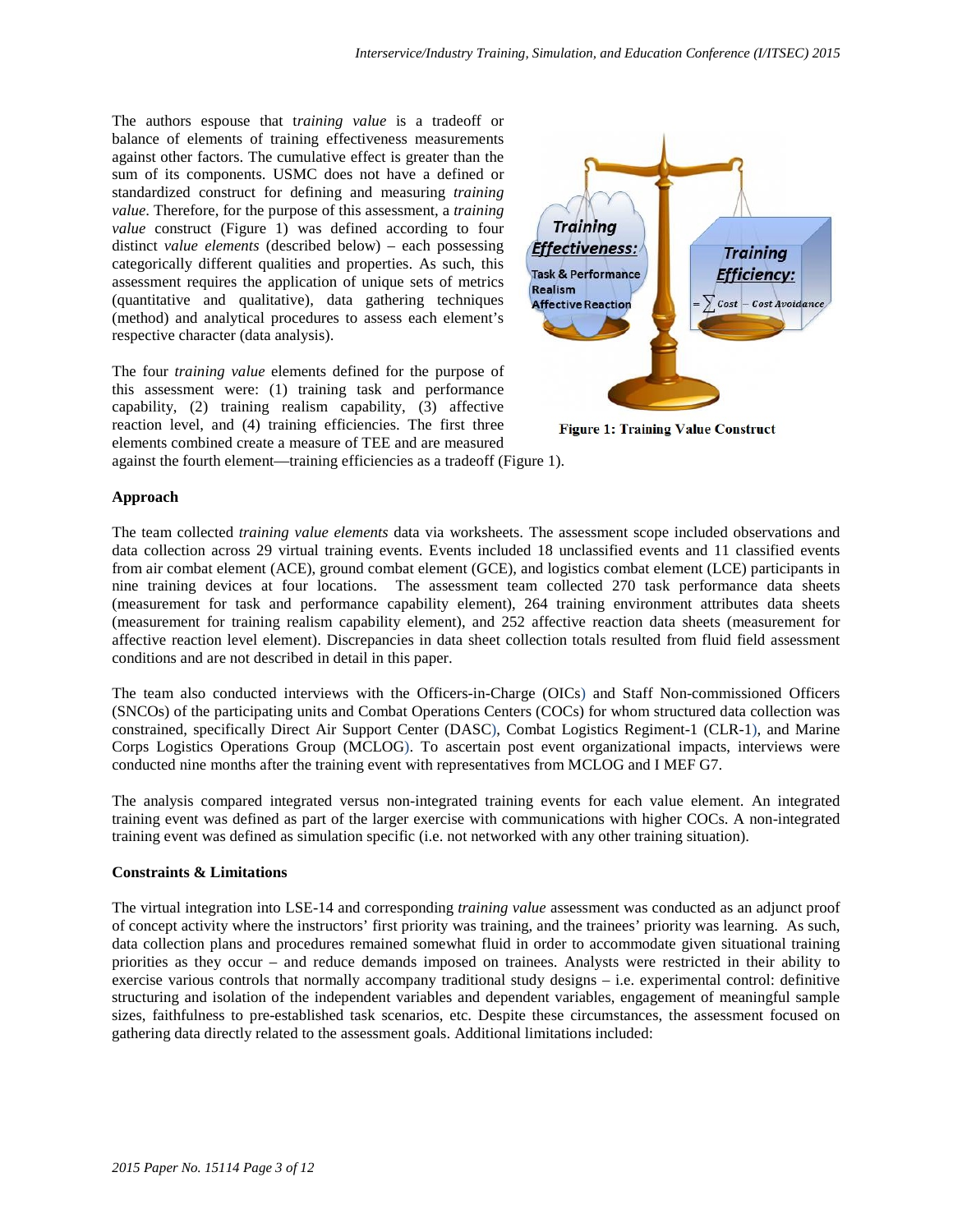- Data collection was limited to non-interfering observation, trainee surveys/questionnaires, and limited unit leader, instructor, and simulator operator after-action interviews.
- A specific task list was not developed due to the "free play" nature of the training exercise but was mitigated to some limited degree by conducting interviews with OICs and SNCO within the COCs to identify task performance limitations in regards to the virtual integration
- Some data collection depended on third party participation and coordination that suffered from competing priorities and responsibilities. Semi-structured interviews were used to capture the missing data points.
- Marine instructors did not collect performance evaluation data during the scenario execution against Training and Readiness (T&R) training objectives and analysts were not able to compare the tasks performed directly to a T&R measure of performance. This was due to the training exercise not being designed to fulfill specific T&R events for secondary audiences. Therefore, it limited ability to draw conclusions about effectiveness for achieving specific T&R objectives.
- Virtual simulation systems did not have the capability to collect performance measures that reflect task and/or T&R performance.

# **Training Value Elements**

# **Training Task and Performance Capability**

This element is a measure of the range of tasks (number of tasks) and skill execution that could be authentically performed with and without virtual simulation integration for both primary (battlestaff) and secondary (individuals in training devices) target groups. Training Task and Performance Capability may be considered two separate elements, however, within the scope of this assessment they were considered together as the data collected was closely related. Data analysis for this element first attempted to examine whether virtual simulation integration increased the number and type of training tasks that were accomplished. Data analysis for this element then examined the impact of virtual simulation integration on task performance levels.

Overall, the results were positive with respect to both the number of tasks that trainees were able to perform and the trainees' assessment of how well the devices supported their performance. Figure 2 provides an overarching depiction of the task performance across all virtual devices and scenarios. In the chart below, trainees indicated whether or not they were able to perform identified tasks. They responded affirmative to 70% of identified tasks during integrated training events and only 60% affirmation in non-integrated training events. A total of 1087 of 1547 identified integrated tasks and 871 of 1440 identified non-integrated tasks were successfully performed. Based on the task completion element results in Figure 2, it appears that there is a higher capability to complete tasks in the integrated configuration than the non-integrated.



**Figure 2: Task Completion Capability Integrated vs Non-Integrated**

The results for individual virtual simulators were similar lending further support to the overall indication that virtual integration allowed the trainees to successfully perform tasks required to fulfill their role in the mission scenario and achieve mission objectives. Figure 3 shows the difference in the convoy scenario operated in VBS2. The left chart shows 68% task completion while integrated; whereas, the right chart only shows 36% tasks completion in nonintegrated/stand-alone configuration.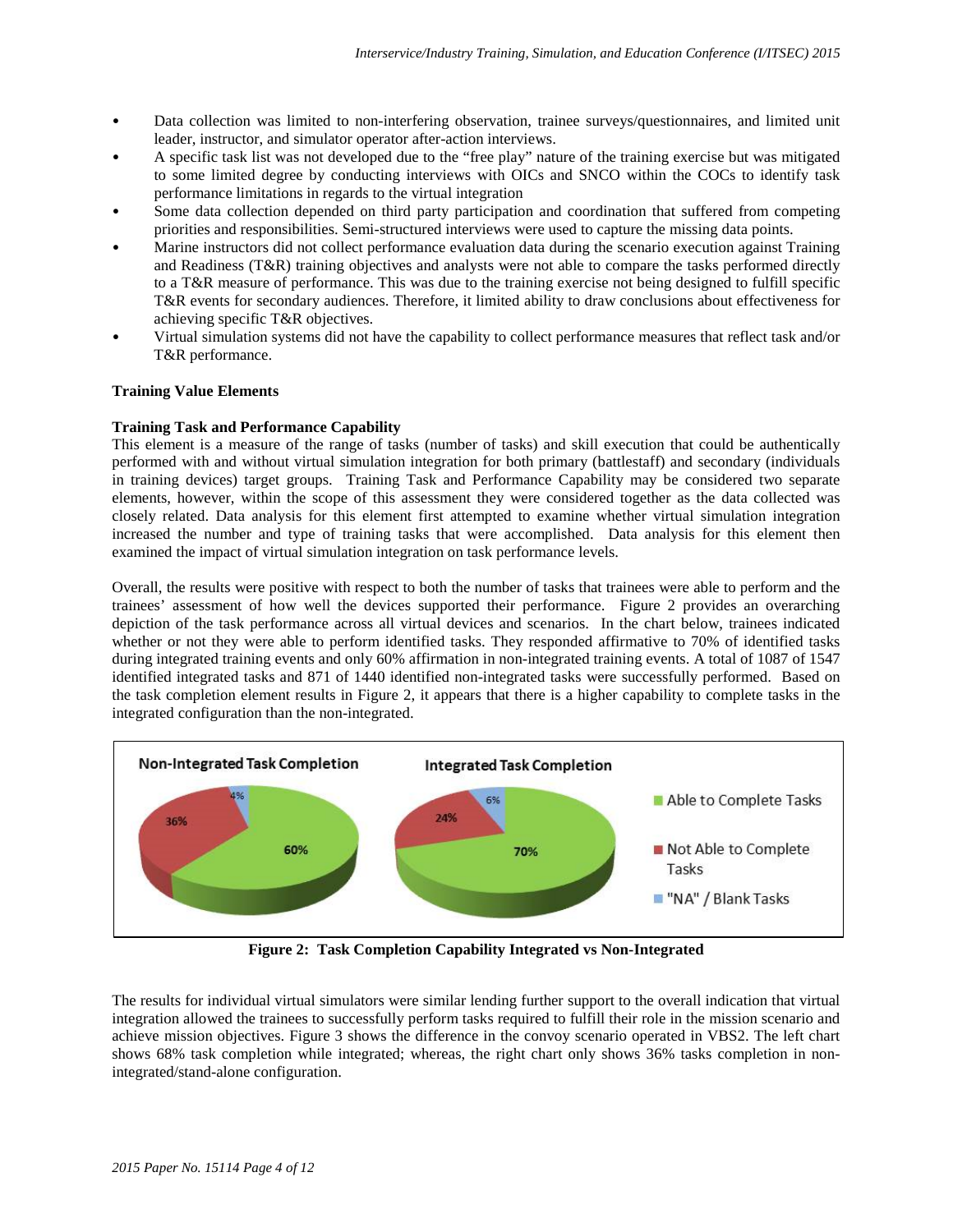

**Figure 3: Task Completion VBS2 Convoy Scenario - Integrated vs Non-Integrated**

With respect to ratings of the level of performance to which the trainees were able to perform the tasks in Figure 3, the integrated and non-integrated environments appear to provide similar task performance capability (Figure 4). Therefore, the integrated training environment offered the ability to do more tasks at an equal level of performance as the tasks performed in the non-integrated environment



**Figure 4: Task Performance VBS2 Convoy Scenario - Integrated vs Non-Integrated**

An exception to the positive trend in task performance support capability occurred within some of the aviation devices. Due to technical limitations which prevented full fidelity simulators to be integrated, the part task procedural trainers could not clearly show adequate task training value.

# **Training Realism Capability**

This element is a measure of the range of conditions and levels of combat realism effectively accommodated within the context of each training environment (integrated vs. non-integrated) and for each training venue (COC and LVC devices). Data analysis for this element examined whether training realism would increase through introduction of virtual simulation.

Training level of realism importance and realism ratings were synthesized to produce a Level 3, Level 2, or Level 1 training support level with level 3 being the highest level of training support. Definitions of the three training support levels are provided in Table 1 with percentage of trainee responses supporting each level of realism.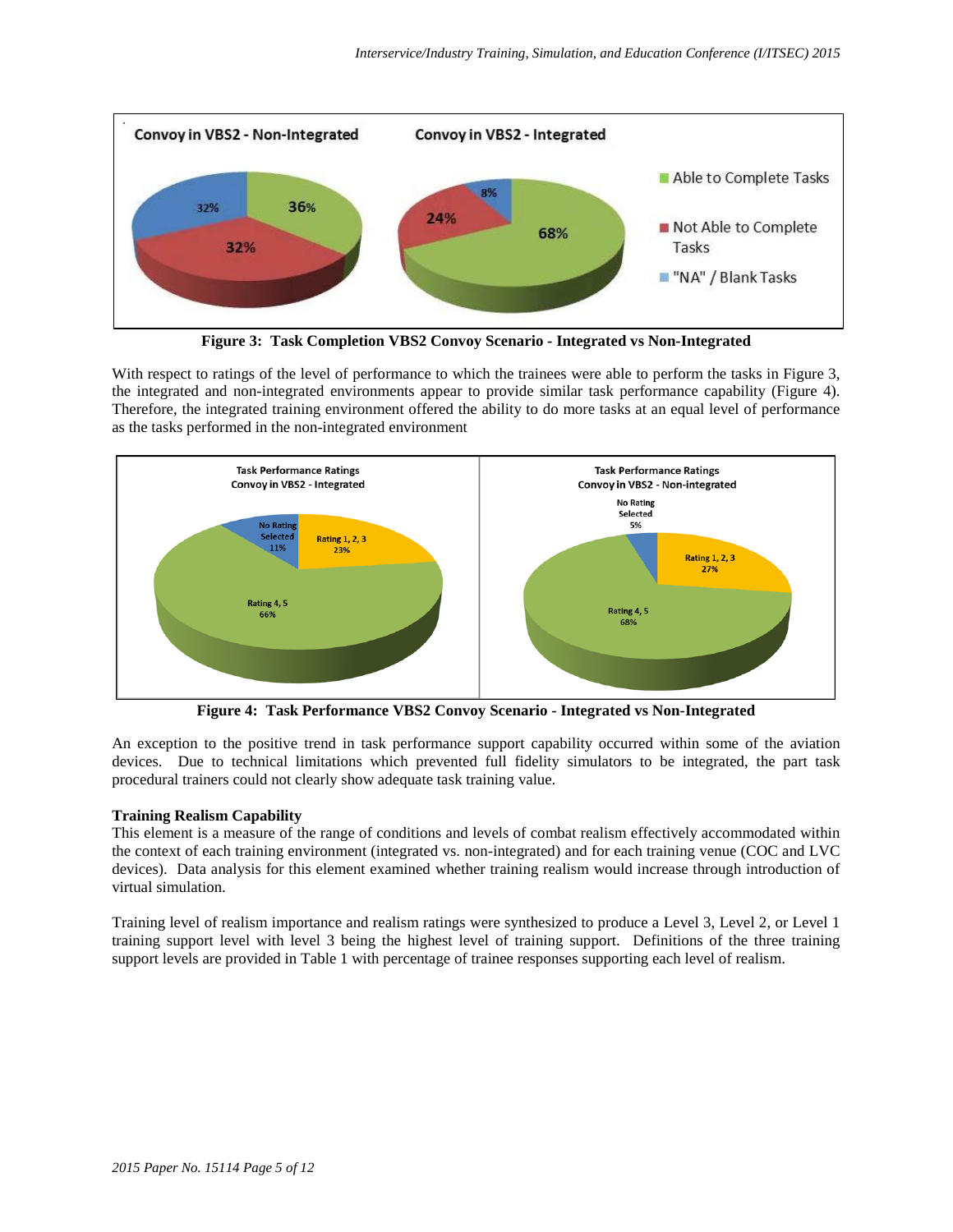| <b>Realism Levels - Virtual Integrated Training Events</b> |                                                                                                                 |     |                                             |  |
|------------------------------------------------------------|-----------------------------------------------------------------------------------------------------------------|-----|---------------------------------------------|--|
| <b>Level</b><br>3                                          | System is capable of supporting complete<br>operator performance to the expected<br>training standard.          | 39% | <b>Blank</b><br>3%<br>Level 1<br>16%        |  |
| <b>Level</b><br>$\overline{2}$                             | System provides attributes at a fidelity<br>sufficient for beneficial training but not for<br>full performance. | 42% | Level 3<br>39%<br>Level <sub>2</sub><br>42% |  |
| <b>Level</b>                                               | System is incapable of supporting task<br>performance sufficiently for training.                                | 16% |                                             |  |

# **Table 1: Training Realism Levels**

Level 2 ratings indicate some device and/or integration network improvements are likely required to enable trainees' to meet the full performance requirements. Level 1 ratings may require additional analysis to determine the root causes of the issues for a particular device or scenario in the integrated environment and improve its capability. They will also require significant improvements to enable effective training performance. Bottom line, eighty-one percent of participants' ratings indicated a level of fidelity sufficient to provide training value.

Overall, the integrated training environment successfully provided the training realism in terms of the sensory cues and environmental attributes trainees required to perform the mission tasks successfully as well as achieve some training benefit. Improving training realism by addressing attribute-specific capability deficiencies will create improvements in trainee performance across multiple devices and obtain training value from the virtual integration.

# **Affective Reaction Level**

This element is a measure of the types and levels of trainees' emotive, intuitive and/or visceral responses within each training environment (integrated vs. non-integrated) and each training venue (COC and each LVC device) as they may serve to enable or inhibit authentic task execution. Data analysis of this element examined whether inclusion of virtual simulation affects performance anxiety, confidence, attention, and workload. For each event, trainees were asked to rate two sets of statements—trainee reaction statements and task load index statements—on a 5-point Likert scale with 5 being highest. Ratings for the affective reaction levels varied among raters, scenarios, and devices resulting in average ratings that were similar for each indicator and hovered around the middle of each rating scale. Figure 5 and Figure 6 display the average ratings across all scenarios as well as each individual scenario for which this data was collected.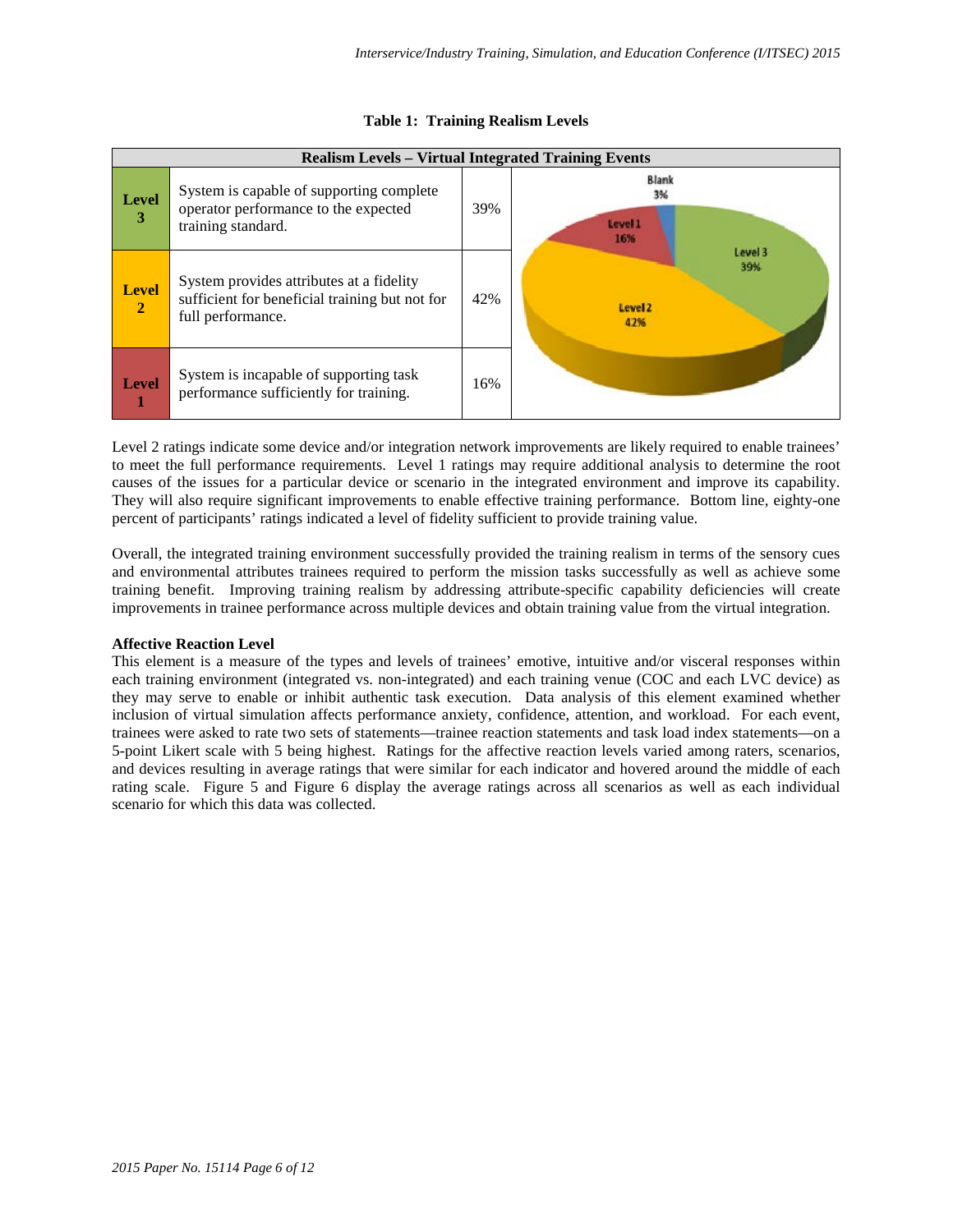

**Figure 5: Affective Reaction Levels by Scenario - Trainee Reaction Statements**



**Figure 6: Affective Reaction Levels by Scenario - Task Load Index**

The primary limitation on the interpretation of this data is lack of a standalone trainer/training baseline that specifies the level of affective characteristics that is required to achieve effective training. Coupled with observations and data from the other training value elements, the assessment team concluded that the affective reaction levels across the events were not dramatic enough to negatively impact training or the units' ability to perform their mission requirements. The affective reaction data was collected so that it may be able to serve as a comparative baseline for future analyses.

# **Training Efficiencies**

This element is a measurement of the training efficiencies that may be realized by augmenting training with virtual simulators. Data analysis of this element investigated whether inclusion of virtual simulation increases training efficiencies while quantifying the comprehensive costs associated with the virtual systems integration, inclusion of costs incurring prior to and after the final exercise training event, plus quantifying the cost avoided through the use of virtual simulation. Cost avoidance is in terms of utilizing the virtual simulators vice the use of live range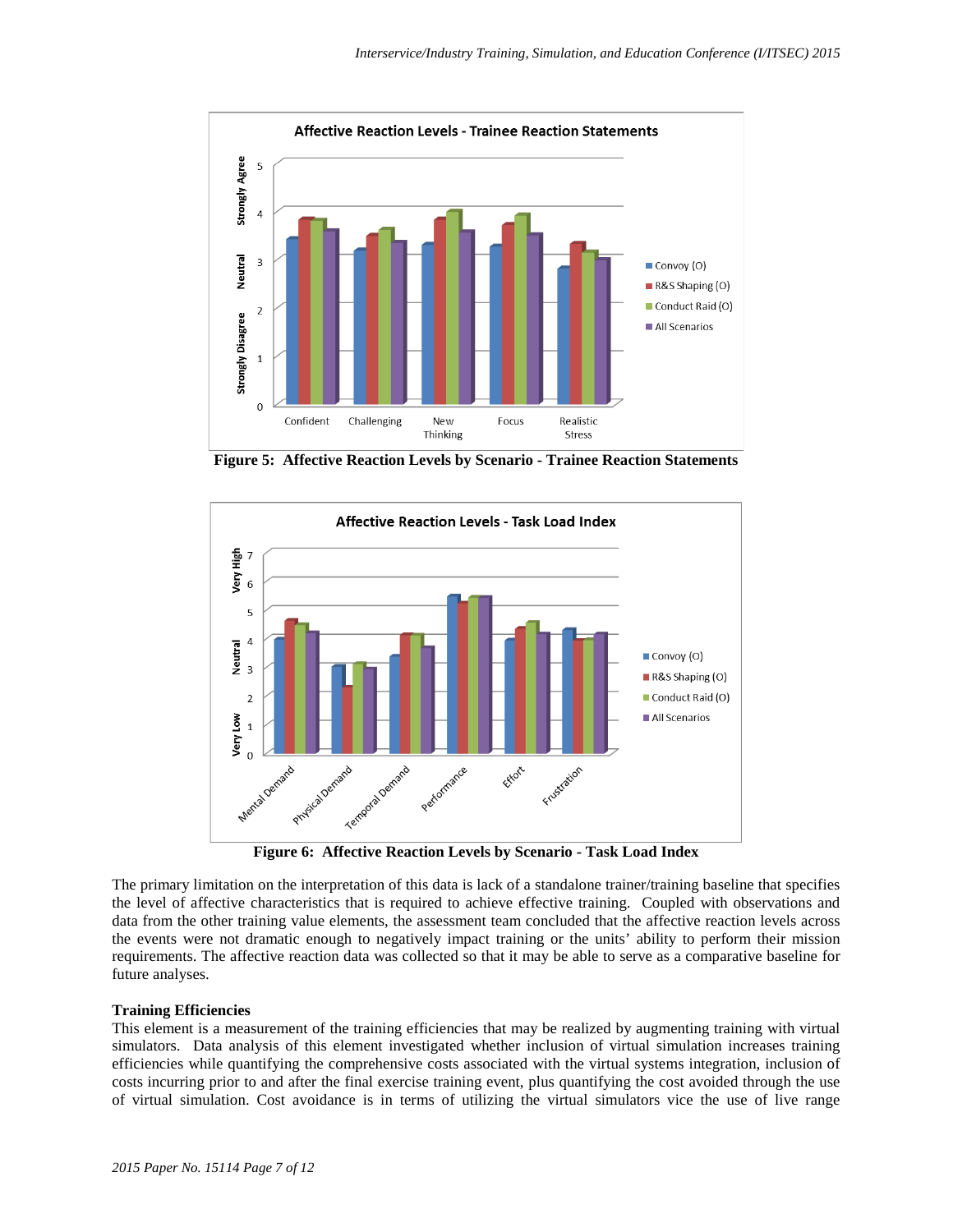operations (for example, blue tip rounds and platform hourly operations costs) to provide kinetic stimulation for the primary and secondary training audiences.

The cost analysis analyzed the total cost of performing the Virtual integration via a Cost Element Structure (CES) that summarized the costs (inclusive of the labor, materials, and Other Direct Costs (ODCs) related to the planning, engineering and development, and execution) against the cost avoidance of the Virtual events. The cost of this onetime integration effort was calculated to be \$2.4 Million.

Cost avoidance calculation utilizing quantitative cost avoidance methodology for simulation is used as a measure to quantify the costs of performing simulated exercises as if they were done live (Gordon & Cooley 2013). The cost avoidance of the simulations was calculated to be:

| Category         | <b>Costs Avoided</b> |
|------------------|----------------------|
| Vehicle          | \$8,882.32           |
| Aircraft         | \$283,717.50         |
| Ammunition       | \$256,698.00         |
| <b>Munitions</b> | \$8,555,360.31       |
| <b>Total</b>     | \$9,104,658.13       |

Based on the cost required to perform the training events with Virtual simulation and the cost avoidance, the net cost avoidance was:

*Virtual Sim Cost Avoided (\$9.1M) – Virtual Integration Effort Cost (\$2.4M) = \$6.7M Net Cost Avoidance*

# **DISCUSSION**

# **Training Value Summary**

Overall, LSE-14 demonstrated that a Commander's battlestaff (primary audience) could be collectively stimulated through federating virtual TADSS into an existing live-constructive training exercise with data feeds from live, virtual, and constructive training participants. Additionally, LSE-14 stakeholders demonstrated that additional training audiences beyond the battlestaff (secondary audiences) could provide impactful training that improves their mission readiness and Warfighting capabilities. The assessment results provide support for the thesis that both the primary and secondary training audiences are able to realize *training value* through the integration of virtual devices. The greatest *training value* achieved was:

- There was great training value in Marines talking to Marines (vice instructor or simulator operator role players [often referred to as white cell]) as they performed the collective tasks they are trained to do (e.g., DASC to pilots, Joint Tactical Air Control (JTAC) to pilots, pilots to DASC, convoy Marines to CLR-1 COC, convoy to JTAC).
- The opportunity to train with other communities is not readily available in normal training evolutions. Virtual integration events allowed units to refine and practice their SOPs with Marines from other communities that they would not get the opportunity to do so with traditional white cell role playing.
- Virtual training events made up 20% of CLR-1 training events conducted during the LSE. This 20% was an increase in training opportunities that would not have been possible otherwise during LSE-14 without virtual TADSS.
- Virtual integration event participation increased training audiences' awareness of simulator capabilities available at home stations to provide standalone training opportunities and further potential for distributed and integrated training if integrated infrastructure can be established.
- Assessment discussions with participants from multiple units helped identify exercise coordination and information flow considerations that will aid the refinement and stability of virtual integration and further increase exercises with virtual integration *training value*.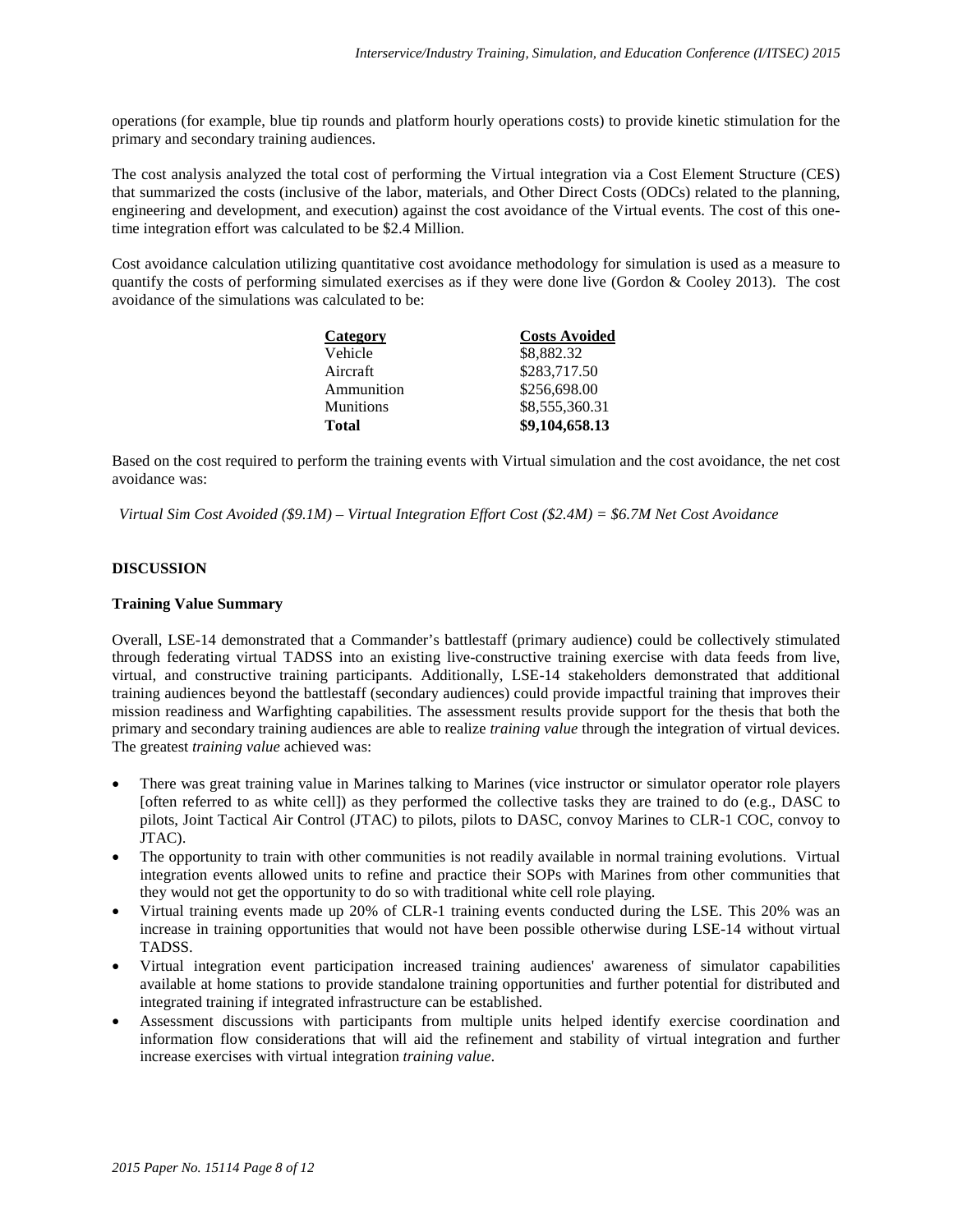• While LSE-14 was a MEF level exercise, it was evident that maximizing the value of virtual integration may be best leveraged for Battalion / Company and below training, compounded by the frequency by which smaller exercises are conducted.

# **Training Design Recommendations**

With respect to efforts to integrate virtual devices into training exercises, the following training design recommendations will enable increasing *training value* and assessment success along with resolution of technical issues:

- Identify required training tasks and objectives for both the primary and secondary training audiences upfront to ensure that the scenarios and virtual training systems can be developed to meet training requirements effectively.
- Conduct a task development workshop with the scenario development team to ensure that a training assessment team has a complete, accurate task list to develop the data collection tools prior to the training event commencement.
- Establish a stable set of scripted scenarios in advance that can be used for the virtual integration in LVC events. The assessment team would benefit from having a narrative description of the scenario events to enable them to effectively determine what units to assess during LVC events.
- Identify SME observers for each organization in advance of the exercise to allow the assessment team opportunity to explain the data collection effort, train them on data collection strategies as necessary, and develop a plan to coordinate the data collection during the exercise.
- Identify the primary T&R events for each unit participating in the event to ensure the assessment team is able to accurately assess T&R events completed. Supplement assessment teams with SMEs from the respective communities capable of assessing T&R performance.
- Provide supporting materials such as maps and other artifacts needed for training to secondary training audiences and supporting units well in advance of each training event to allow them time for review, planning, and briefing in accordance with their normal execution processes and procedures.
- Ensure simulator operators understand the training scenario and sequence of events as well as being welltrained to facilitate the event to achieve training performance objectives. Contractor operator simulator support contracts will need to incorporate these exercise execution requirements.
- Develop and implement human performance measurement and data capture mechanisms that may be implemented by the simulation devices and/or instructor operator stations (IOSs) to provide insight into performance proficiency and/or effectiveness.

For more persistent and sustained LVC integration, these considerations will be vital to ensure effective training in LVC: technical simulation interoperability requirements, human interaction fidelity requirements, and human performance measuring capabilities that support task performance assessments for T&R standards.

# **Post Event Training Impacts**

In addition to the data collected during LSE-14, the realized *training value* of virtual integration has continued to grow and have a lasting impact. The following impacts were identified in post event follow-up interviews nine months after the exercise. This data is not reflected in the event evaluation above, nor included in training efficiencies calculations but adds to the case of *training value* of Virtual integration. In addition, this data shows that a standardized method for assessing *training value* should incorporate post event follow-ups.

LSE-14, specifically virtual integration, was the catalyst that allowed MCLOG to see LVC capabilities and take what was learned and quickly apply in a scaled down solution. MCLOG has capitalized on the training capabilities realized during LSE-14. via utilizing the same connected virtual simulators and training scenarios in three additional exercises improving training effectiveness for 450 Marines as of June 2015. The realized value of the LVC integrated training capability has resulted in it being a required training event prior to Integrated Training Exercise (ITX) for the Marine Wing Support Squadron (MWSS). One of the continued limitations is the setup time, need for more correlated maps, and a robust set of models between systems. (Jones, N. 2015, June 3. [Interview with Aaron Villaverde].)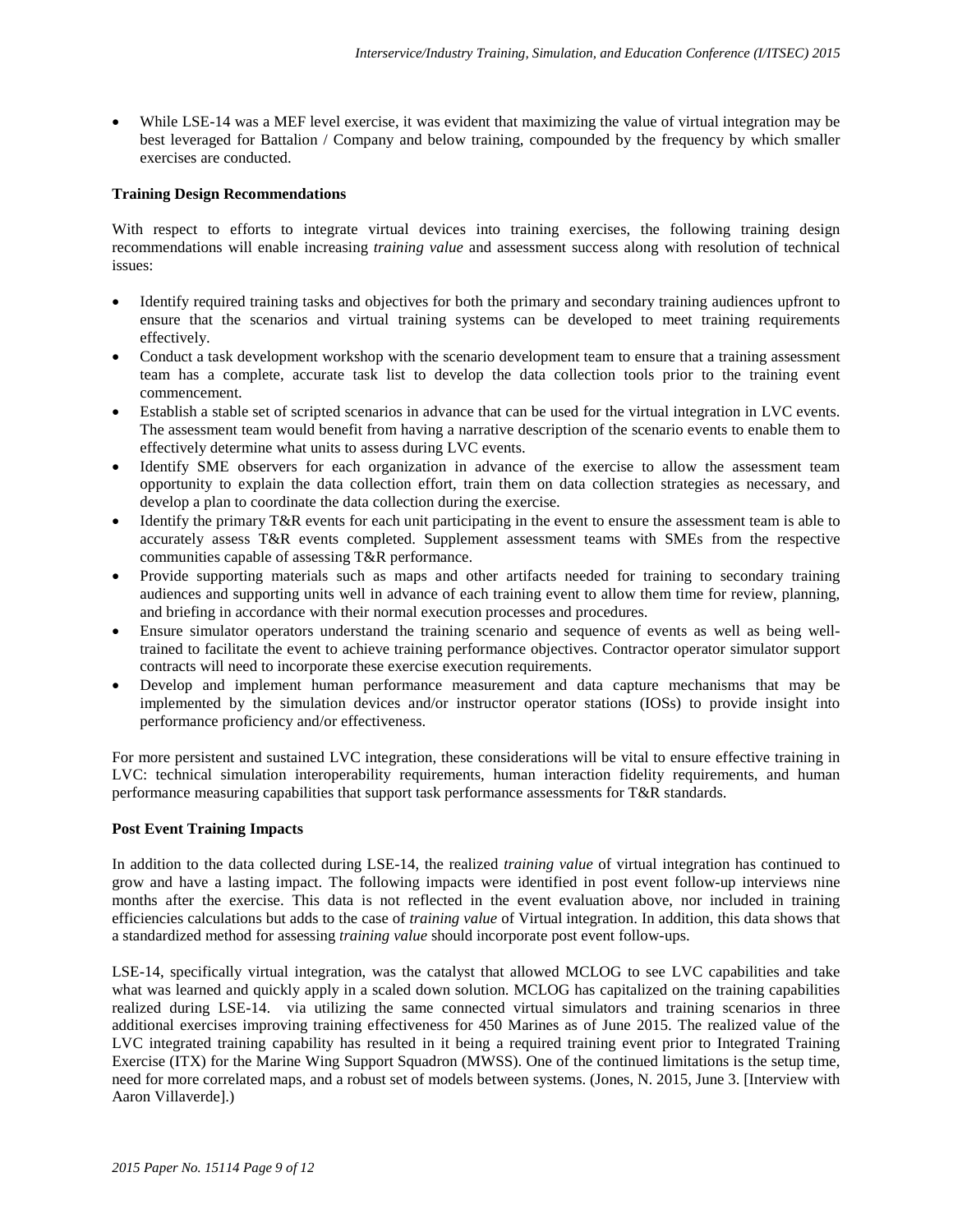At I MEF, staff and Marine training officers have become more aware of the potential LVC training offers to their units resulting in increased communication and coordination between ground, air, and Command and Control (C2) communities. The Marines are asking more detailed questions on simulation systems' capabilities and exploring ways to integrate systems to achieve more effective training. Some training capabilities realized during LSE-14 have been utilized such as the use of virtual unmanned aircraft system (UAS) in live training exercises in 2015. Representatives from the I MEF G7 have voiced need for greater integration of virtual UAS, integration of live training systems (e.g. Instrumented Tactical Engagement Simulation (ITESS) II), connecting live forces with virtual forces (e.g. VBS3 and ITESS II), and ability to utilize the capabilities in blended classified and unclassified environments. (Jones, N. 2015, June 4. [Interview with Eugene Apicella].)

# **LVC Acquisition Impacts**

These requirements need to be addressed in the near term to enable effective virtual integration to achieve the greatest *training value* by achieving desired increases in training effectiveness while minimizing cost and creating new cost efficiencies for training exercises. The demand signal is not far out in the future. The upcoming LSE-16 is anticipated to have a larger virtual TADSS footprint based on the *training value* in LSE-14.

#### **Future Vision**

Commandant of the Marine Corps stated in his 2015 36<sup>th</sup> Commandant's Planning Guidance (CPG), "Our investment in training systems will reflect the priority we place on preparing for combat and be fully integrated with training and readiness standards. I expect all elements of the MAGTF to make extensive use of simulators where appropriate (Dunford 2015)". This vision will entail an enterprise-level effort to improve operational readiness by interoperating and federating Live, Virtual, and Constructive (LVC) domains to enhance individual, collective, and battlestaff training. The challenge ahead lies in OIC and SNCO acceptance and perception of *training value* in utilization of virtual simulation in live training exercises. Doctrine, education, and quantitative evidence are key to addressing this challenge.

#### **Processes and Tools**

As the integration of virtual devices with live training exercises becomes a more regular operation, establishing the standardized processes and tools to accomplish successful communications will allow future integrations to proceed more smoothly—from a procedural perspective, not just a technical one. Exercise design processes need to enable training objectives for multiple levels of audiences. Historically, training objectives have been identified for primary audiences only for the purpose of planning the training events. With the realized achievable benefit in *training value* for secondary audiences, their training objectives need to be accounted for in the planning process, which may be facilitated through USMC-wide standardized training exercise planning tools and processes.

# **Performance Measures**

To assess Marine performance when utilizing virtual systems, there is a need for measures of performance integrated into training systems. The measures need to inform training objectives. To aid in this, tools should be developed that allow for identifying training objectives as part of the scenario planning process and facilitate the ability to assess the performance levels of Marines during the training. The process of identifying measures and the collection tools need to be standardized to facilitate collection by multiple audiences. Assessments of performance will require the identification of information cues—a discrete source of information, that must be monitored and/or processed—and a tool capable of collecting performance measures from the cues.

# **LVC Capabilities Validation**

The training support communities that put together training exercises need to be informed of the LVC training capabilities. The planners need to know what sets of LVC configurations are capable of providing effective training to meet objectives that have been requested by fleet. USMC has been validating and accrediting training systems for the training capabilities but in a stand-alone configuration. USMC now needs to look at what training can be enabled by LVC and validate those configurations to properly inform the training support communities and update the appropriate doctrine to reflect the capabilities. In addition, contracts for simulator operators will need to include supporting LVC with cross-training on capabilities of multiple simulators as well as coordination duties during exercises.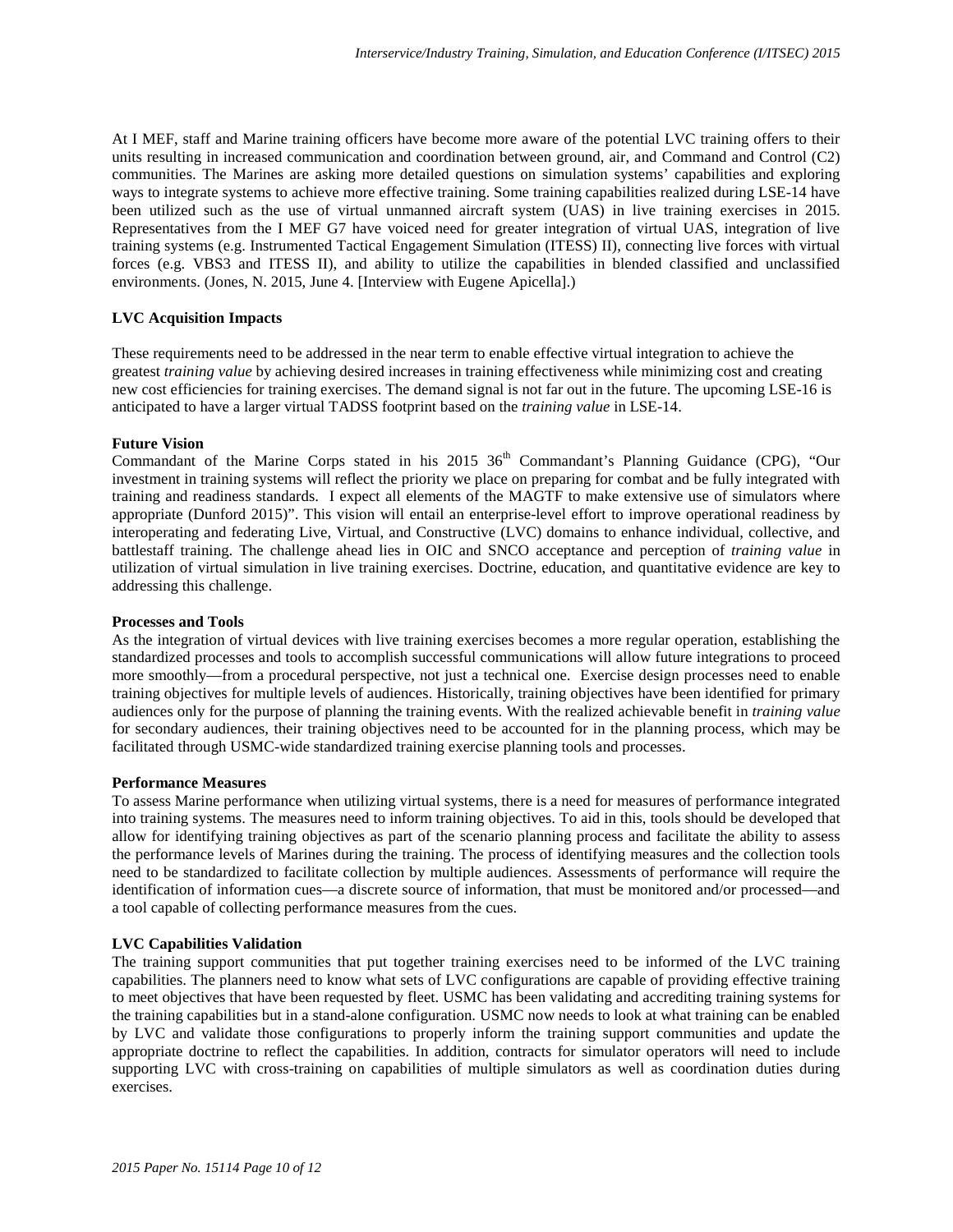# **Standardize Training Value Measurements**

As USMC increases its emphasis on LVC training, it needs to establish a standardized *training value* definition and method of analyzing factors to include cost, training effectiveness, and efficacy to enable "training as we fight." TEEs and cost ROI analyses do not adequately address the cumulative value of training solutions. More research is needed to develop an adequate and holistic approach to measuring training value. As these value elements (and others yet to be identified, e.g. exercise design time and manpower) are clearly defined and articulated, appropriate assessment strategies (means) including metrics, data collection tactics and tools, and analysis methodologies – may be properly tailored to suit each element. Then USMC will be able provide necessary information to training acquisition decision makers to understand their *training value* of training solutions when doing tradeoffs.

# **CONCLUSION**

The LSE-14 *training value* assessment results clearly demonstrate that augmenting live training events with virtual TADSS can provide the same training value for reduced cost. These results apply to both large-scale exercises as well as home-station training where devices may be integrated together to meet lower-level training objectives. More detailed analyses and technical device assessments are required to identify specific capability gaps present in the virtual-integrated training environment; however, the results of this assessment provides quantitative and qualitative support to virtual integration as a value-added training tool in USMC live training exercises.

Future training events will offer even higher cost avoidance and ROI as virtual simulations become more interoperable with each other and scenarios become more seamlessly integrated between the LVC platforms. As interconnectivity issues become less impeding to scenario planners, and the connections between systems become more enduring and easily repeatable, we can expect cost avoidance numbers to continue to climb. There is a great potential for cost savings as virtual simulations play a larger role in the USMC training exercises. Augmenting live training with virtual training in regularly scheduled training exercises represents a trade space in which exercise planners can decide how to make the most effective use of training budgets and training assets to achieve more effective training solutions.

Training exercise design and LVC development should be focused on training objectives and fidelity required in LVC capabilities. To achieve highly effective training with LVC, the recommendations contained in this paper should be built upon in order to improve training planning, execution, and evaluations. "Train as you will fight" is one of the fundamental principles for USMC training (USMC 1996) and the integration of live Marines into training environments to replace white cell role players increases real world problems like the stress, inoculations, and multiorganizational factors, (e.g. "fog of war"). Communications is often the center of "fog", therefore, integration of C2 systems to TADSS is just as important as the TADSS integration. The *training value* identified in this paper as result of virtual integration and the ability to assess the *training value* to enhance live training are both enduring requirements, "We need it now; we need it right." (Tomko, Col. T.S., oral presentation, June 2, 2015).

#### **ACKNOWLEDGEMENTS**

The authors wish to acknowledge the vital cooperation of all the organizations involved in the LSE-14 virtual integration efforts. Without the vision, leadership, and tireless hours exerted by LtCol Stephen H. Mount and MSgt Robert A. Sousa, I MEF G7, the event would not have been successful and beneficial for Marines. Thanks to Maj Barron Mills who was key to coordinating MARCORSYSCOM's support of I MEF training needs. John Larson, NAWCTSD, for assistance with developing training value elements and Mike Guest, NAWCTSD, for assistance with data collection. Credit and thanks to John Roth, PM TRASYS, who was the primary data analyst for the cost and cost avoidance and Capt Jonathan Richardson, PM TRASYS, who was the primary author for the *After-Action Documentation and Analysis Report*.

# **REFERENCES**

Cermak J. & McGurk M. (2010, July). Putting a Value On Training. *McKinsey Quarterly.* Retrieved June 10, 2015 from http://www.mckinsey.com/insights/organization/putting\_a\_value\_on\_training